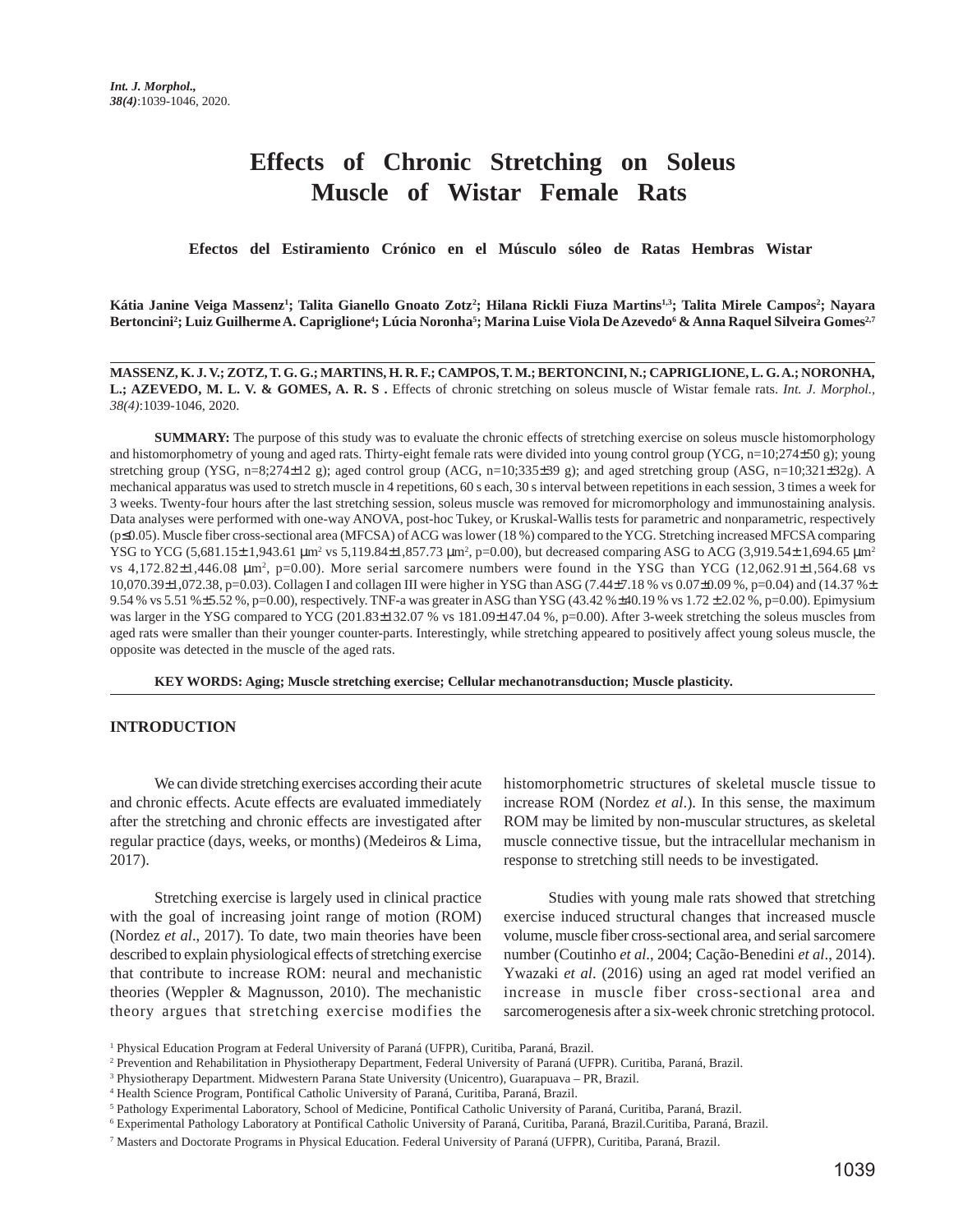In contrast, Zotz *et al*. (2016) using aged female rats (26 months old) detected a reduction of muscle fiber cross-sectional area (MFCSA) and no difference in the serial sarcomere number after a one-week stretching protocol. However, it was not found any study reporting the effects of stretching exercise comparing young and aged skeletal muscle.

In humans the effects of stretching on skeletal muscle is usually assessed through ultrasound to evaluate the fascicle length and pennation angle (Freitas & Mil-Homens, 2015; Freitas *et al*., 2016). However, this methodology does not allow us to quantify the skeletal muscle connective tissue as epimysium, perimysium, and endomysium, or to count serial sarcomere numbers involved in ROM improvement. Stretching exercise can stimulate cycles of synthesis and degradation of epimysium, perimysium, and endomysium for skeletal muscle remodeling (Wessner *et al*., 2019). In addition, type I and type III collagens, growth factors such TGFβ1 and pro-inflammatory factors as TNF- $\alpha$ , can act as signaling cellular pathways to adapt young and aged skeletal muscle (Kusko *et al*., 2012).

Skeletal muscle fibrosis might be regulated by TNF-a, TGF-β, and type I and III collagens (Kusko *et al*.). In aging, TNF- $\alpha$  can positively regulate NF-kB, increasing inflammatory response and contributing to cellular apoptosis and inhibiting MyoD and Mef2 pathways, which might reduce muscle mass and stimulate matrix degradation (Brzeszczynska *et al*., 2018). In contrast, TNF- $\alpha$  can regulate positively muscle trophysm in young cells' microenvironment, but it is still not known what mechanisms are involved in longitudinal and radial growth after chronic stretching (Farup *et al*., 2015).

The mechanisms involved in skeletal muscle adaptation after a chronic stretching protocol, both in young and in aged, are poorly understood. Considering that skeletal muscle and connective tissue react to stretching exercise via mechanotransduction, it is important to investigate proteins and factors involved in the signaling pathways to explain mechanistic theory. Thus, the objective of this study was to evaluate the chronic effects of stretching exercise on soleus muscle histomorphology and histomorphometry of young and aged female rats.

## **MATERIAL AND METHOD**

**Animal care and Experimental design:** This study was carried out with female Wistar rats in accordance with the international ethics standard for animal experiments and approved by the Ethics Committee on Animal Use of PUCPR (992/2015). This study used young female rats (3 months old) and aged female rats (26 months old). The age of rats was

1040

chosen as described by Andreollo *et al*. (2012). They were kept in the bioterium in standard plastic cages under controlled environmental conditions (luminosity: bright/dark,12-hour cycles) with free access to food pellets and water. All rats presented uniform body weight, were disease free, and came from an inbred strain.

Thirty-eight female rats were divided into 4 groups: young control group (YCG, n=10), young stretching group (YSC, n=8) aged control group (ACG, n=10), and aged stretching group (ASG, n=10). Over three weeks, there were losses in the aged control and aged stretching groups because of cardiac respiratory descompensations during the execution of the stretching exercise protocol. Seven aged control rats and 7 aged stretching rats remained for the statistical analyses. All the rats were euthanatized after the three-week experiment period.

**Stretching protocol:** For mechanical passive static stretching of the left soleus muscle, the rat was weighed (Mettler/Toledo scales, Curitiba, Paraná), and anaesthetized by intraperitoneal injection of 60 mg/kg ketamine and 5 mg/kg xylazine. Then, the rat was positioned on the stretching apparatus (Zotz *et al*., 2019) with the tibiotarsal joint in maximum dorsal flexion to stretch the soleus muscle. The stretching protocol consisted of a set of 4 repetitions of 1 minute each with a 30 s (Zotz *et al*., 2016) interval between each repetition. The stretching protocol was carried out once a day in the afternoon, three times a week (Monday, Wednesday, and Friday) for three weeks. The control groups were also anaesthetized and positioned on the stretching apparatus to be subjected to the same handling time and recovery similar to stretching group bu without stretching soleus muscle.

**Euthanasia of the animals and muscle dissection:** The animals were anesthetized by intramuscular injection (80 mg/ kg ketamine and 8 mg/kg xylazine) for dissection of the left soleus muscle. Afterwards, while still anesthetized, the rats were euthanized by inducing intracardiac injection with 240 mg/kg ketamine and 24 mg/kg xylazine, according to the ethical principles in animal research. During dissection, the soleus muscle was periodically wetted with saline solution (0.9 % NaCl) to prevent tissue dryness. After dissection, the soleus muscle was weighed on a precision analytical scale (Mettler/Toledo) and then positioned on a plane surface (Styrofoam) to measure the muscle length using a caliper rule (Vonder). The soleus was divided longitudinally into two equal parts with a blade (Feather). The medial portion of the soleus muscle of each animal was cut crosswise into two equal parts; the proximal portion was destined for an immunohistochemical analysis and muscle fiber cross-sectional area measurements, while the distal portion was destined for counting the serial sarcomere number.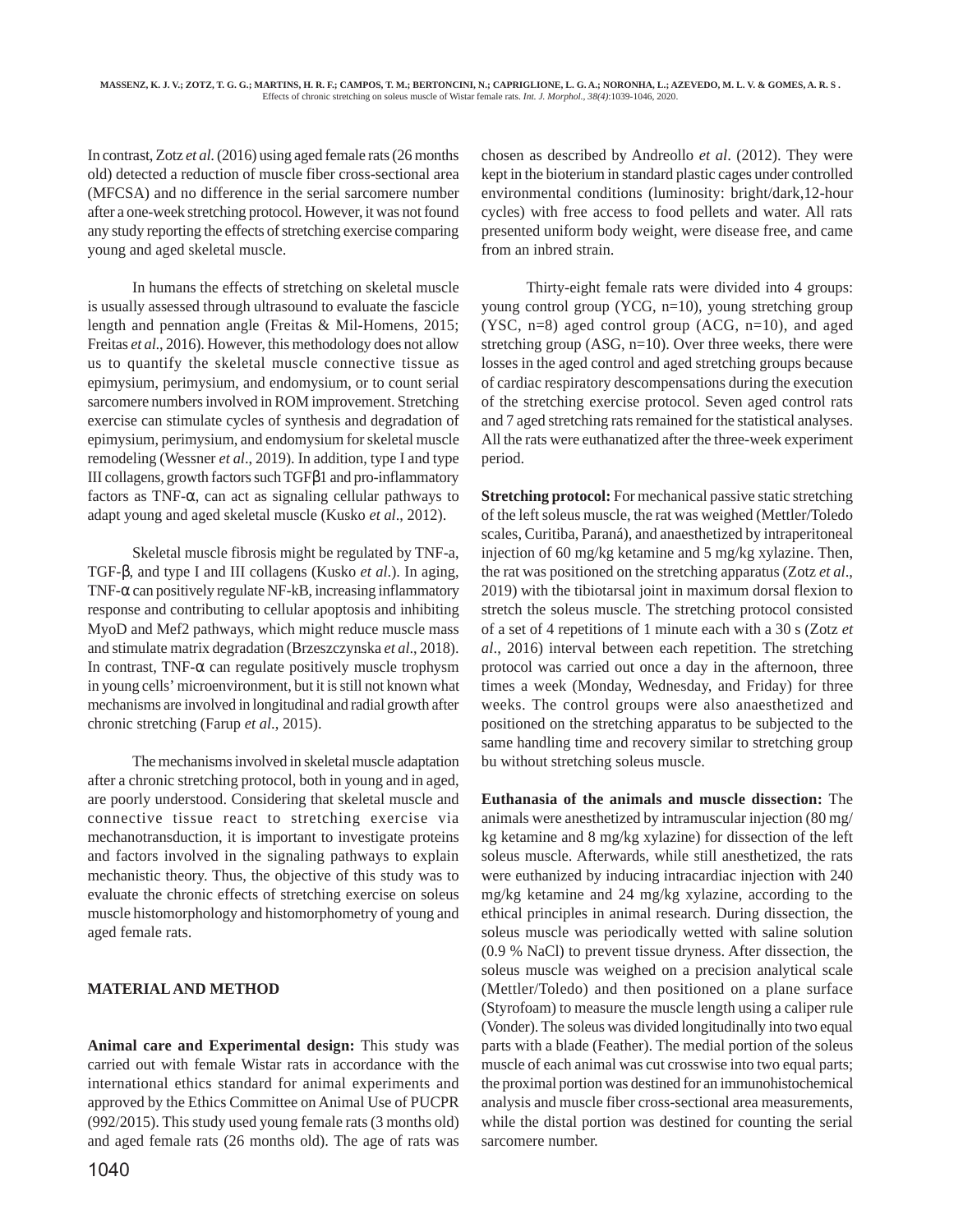**Procedure for Counting the Serial Sarcomere Number:** The sarcomere number within a single muscle fiber was determined as described by (Williams & Goldspink, 1971). The serial sarcomere number was counted using a light microscope (Olympus BX50) and photographed in digital camera (Sony CCD IRIS Camera) with  $100 \times$  immersion objective, throughout 300 µm of each muscle fiber. The total serial sarcomere number and the length of the sarcomeres in each muscle fiber were estimated by correlation between the number of sarcomeres identified in 3 fields of 100µm fields, totalizing 300 µm throughout the muscle fiber and total length of the muscle measured through a caliper rule, as described before.

**Histomorphology and Histomorphometry Analysis Procedures:** The proximal portion of the soleus muscle was used to evaluate the muscle fiber cross-sectional area (MFCSA) fixed in a 10 % formalin solution, embedded in paraffin, sectioned transversely  $(8 \mu m)$  in a microtome (Olympus) and stained with hematoxylin and eosin (HE). Photomicrographs were taken using the ZEISS Axio Scope A1 microscope and Axion Vision SE64 software through the Software Image Pro Plus 4.5. The cross-sectional areas of 100 muscle fibers were measured for each muscle, chosen at random from the region of the muscle belly of the histological section, as described by Zotz *et al* (2016). The MFCSA was measured using the software ImageJ (1.52a. USA).

**Immunohistochemistry:** The immuhistochemistry analysis was determined as describe by Zotz *et al*. (2016). Immunohistochemistry protocol used included to dehydrate and clear before sections were stained using Rabbit Polyclonal Anti-Human Transforming Growth Factor beta1 (1:100), Spring Science, Pleasanton, California, USA; Rabbit Polyclonal Collagen Type I, AB34710 (1:200), Abcam,

Cambridge, MA, USA; Rabbit Polyclonal Collagen Type III, AB7778 (1:200), Abcam, Cambridge, MA, USA; and Mouse Monoclonal Antibody TNFa, sc-52252 (1:100), Santa Cruz Biotechnology, Inc., Heidelberg, Germany.

The slides were photographed using the ZEISS Axio Scope A1 microscope and AxioN Vision SE64 software with the 40x objective with the maximum magnification (400x) to analyze the images. The monochrome mask was carried out as described below to analyze the images. The "mask" was applied and the immunopositive area of each of the antibodies was measured by software Image Pro Plus (4.5 Version, Washington, USA).

The ratio between the proportion of collagen I and collagen III was calculated, considering the average percentage of collagen I as numerator and the average percentage of collagen III as denominator; thus, the control groups were considered as reference values.

**Epimysium, Perimysium, and Endomysium Measurement:** To perform the measurement of the epimysium, perimysium, and endomysium, the proximal portion of the soleus muscle was stained with hematoxylin and eosin (HE). Photomicrographs of the slides were made using the light microscope (Olympus BX50) and photographed in digital camera (Sony CCD IRIS Camera) with 20x objective on maximum magnification (200x).

The epimysium and perimysium marking were done using the software Phothosop CS6 Portable (13.0 version, BRA) The structures of the epimysium and perimysium were stained with a dot different colors (green pantone 802C and orange pantone 715C, respectively, Fig. 1A-B). The



Fig. 1. Cross-sectional photomicrograph of the soleus muscle stained with hematoxylin and eosin (HE), 20x objective. (A) Photomicrography before editing in Photoshop CS6 Portable (version 13.0, BRA). (B) Photomicrograph after epimysium and perimysium marking (green pantone 802C and orange pantone 715C, respectively) and black background staining. (+) epimysium; (arrowhead) perimysium; (arrows) endomysium. Scale bar: 50 µm.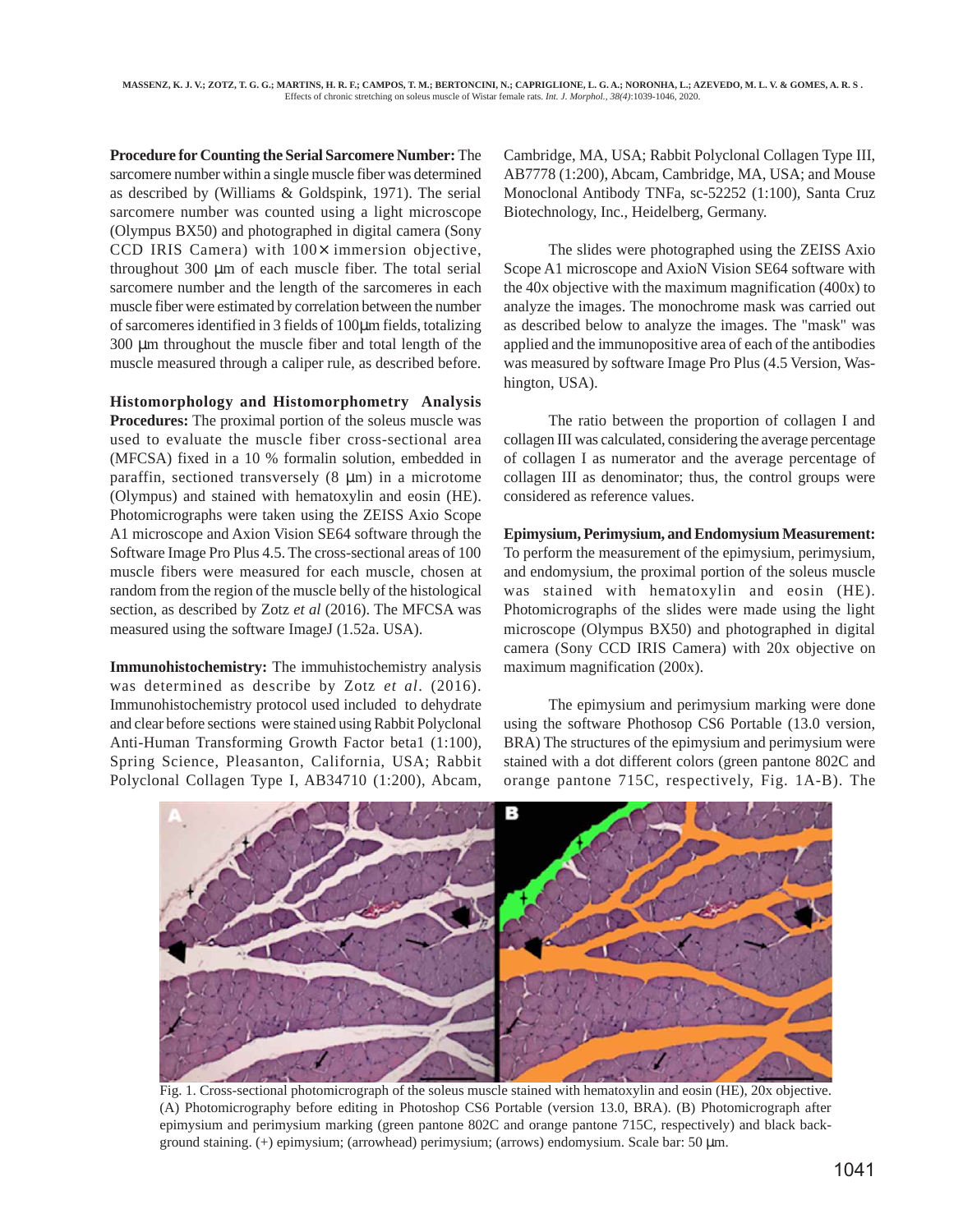endomysium, connective tissue that surrounds each unit of muscle fiber, was not manually marked. The white background color of the slide was used to craft the mask to measure its area.

Two independent examiners analyzed 5 identical photomicrographs, considering the following criteria: epimysium (external portion involving the entire muscle bundle) and perimysium (portions of connective tissue involving a bundle of muscle fibers), then the intraclass correlation coefficient (ICC) was calculated inter evaluators. There was a strong agreement of 87 % for epimysium (- 0.22/0.98, SEM=0.36) and 97 % for perimysium measurements between the evaluators (0.72/0.99, SEM=0.17). Afterwards only one evaluator carried out the epimysium, perimysium, and endomysium measurements. For application of the mask, the background color of the slide itself was considered, that is, with color. Hereafter, the areas of epimysium, perimysium, and endomysium were marked by the mask and analyzed with Image Pro Plus software.

**Statistical Analysis:** The Levene and Shapiro-Wilk tests were applied to test homogeneity and normality, respectively. When normality was identified the comparisons between groups were made by the analysis of variance (ANOVA oneway post-hoc Tukey). For non-parametric results, the Independent Samples Kruskal-Wallis test was used for between groups comparison. All results are reported as the mean ± standard deviation.

Table I. Body and muscle mass.

The relative difference (%) of measurements between the stretching groups and the control groups was calculated using the equation  $[(A-B/B) \times 100]$ , the following groups were chosen: (A) stretching group and (B) control group. When comparing the stretching groups, the value inserted in A depended on the relative comparison that was to be applied. All the analyses were carried out using the SPSS software (version 20.0®), considering a significance level of 95 % ( $p < 0.05$ ).

## **RESULTS**

The average force needed to stretch aged muscle was greater when compared to the force applied in youngs over 3 weeks (0.91±0.10 vs 0.75±0.06, p=0.00, Kruskal-Wallis test).

Table I shows the animal body mass and muscle mass data. All the groups except the YCG reduced body mass after 3 weeks, but the percentage of body mass reduction was not different among the groups.

Regarding MFCSA, the ACG presented 18 % lower when compared to the YCG. However, MFCSA increased 11 % in the YSG compared to YCG. In contrast, the MFCSA decreased 6 % in ASG compared to ACG. MFCSA in the ASG was 31 % lower compared to YSG. These results are presented in Table II.

| Inicial Body Mass (g) | Final Body Mass (g)           | <b>Body Mass</b><br>Reduction <sup>a</sup><br>$\%$ | Final Muscle<br>Mass $(g)$ | Muscle Mass Relative to<br>Final Body Mass (%) |  |  |  |
|-----------------------|-------------------------------|----------------------------------------------------|----------------------------|------------------------------------------------|--|--|--|
| 300.00+43.05          | $274.50\pm22.35$              | 3 %                                                | $0.14\pm0.02$              | $0.05 \pm 0.00$                                |  |  |  |
| 270.87 ± 19.45        | $253.75 \pm 12.42^*$          | 5 %                                                | $0.16\pm0.02$              | $0.06 \pm 0.00$                                |  |  |  |
| 356.57+41.91          | $335.28 + 39.76$ <sup>*</sup> | 6 %                                                | $0.14\pm0.03$              | $0.04\pm0.001$                                 |  |  |  |
| 344.28±39.70          | 321.42±32.67 <sup>**</sup>    | 6 %                                                | $0.14\pm0.06$              | $0.04\pm 0.02$                                 |  |  |  |
|                       |                               |                                                    |                            |                                                |  |  |  |

YCG, young control group; YSG, young stretching group; ACG, aged control group; ASG, aged stretching group. <sup>a</sup> Body mass reduction comparing final to initial body mass (p>0.05). The results are described as mean±standard deviation. \*0.01 (Paired t-test) in relation to initial body mass.  $\cdot$  0.00 (ANOVA one-way Post-Hoc Tukey) in comparison to YCG. ‡0.00 (ANOVA one-way Post-Hoc Tukey) in comparison to YSG. †0.00 (Kruskal-Wallis test) in comparison to YSG. ¶ 0.00 (Kruskal-Wallis test) in comparison to YSG.

| Table II. Effects of chronic stretching exercise on the soleus histomorphometry of young and aged rats. |  |  |
|---------------------------------------------------------------------------------------------------------|--|--|
|---------------------------------------------------------------------------------------------------------|--|--|

|            | MFCSA $(\mu m^2)$                   | Muscle Length                | Serial Sarcomere            | Sarcomere Length |  |  |
|------------|-------------------------------------|------------------------------|-----------------------------|------------------|--|--|
| Groups     |                                     | (mm)                         | Number $(\mu m)$            | $(\mu m)$        |  |  |
| <b>YCG</b> | 5.119.84±1.857.73                   | $22.34 \pm 1.58$             | 10.070.39±1.072.38          | $2.23 \pm 0.26$  |  |  |
| <b>YSG</b> | 5.681.15±1.943.61*                  | $22.07\pm1.55$               | $12.062.91 \pm 1.564.68$ ** | $1.85\pm0.20^*$  |  |  |
| ACG        | $4,172.82\pm1,446.08$               | $22.14 \pm 2.56$             | 10,959.38±1,150.31          | $2.02\pm0.16$    |  |  |
| ASG        | $3.919.54\pm1.694.65$ <sup>#†</sup> | $25.12\pm2.46$ <sup>11</sup> | 11.475.42±2.048.29          | $2.24\pm0.38^*$  |  |  |

YCG, young control group; YSG, Young stretching group; ACG, aged control group; ASG, aged stretching group. The results are described as mean±standard deviation. \*0.00 (Kruskal-Wallis test) compared to YCG. ¤ 0.00 (Kruskal-Wallis test) compared to YCG. #0.03 (Kruskal-Wallis test) in comparison to ACG. †0.00 (Kruskal-Wallis test) compared to YSG. 10.04 (ANOVA one-way Post-Hoc Tukey test) when compared to ACG. ‡0.03 (ANOVA one-way Post-Hoc Tukey test) compared to YSG. \*\*0.03 (ANOVA one-way Post-Hoc Tukey) compared to YCG. ¥ 0.00 (Kruskal-Wallis test) compared to YCG. ♦0.02 (Kruskal-Wallis test) compared to YSG.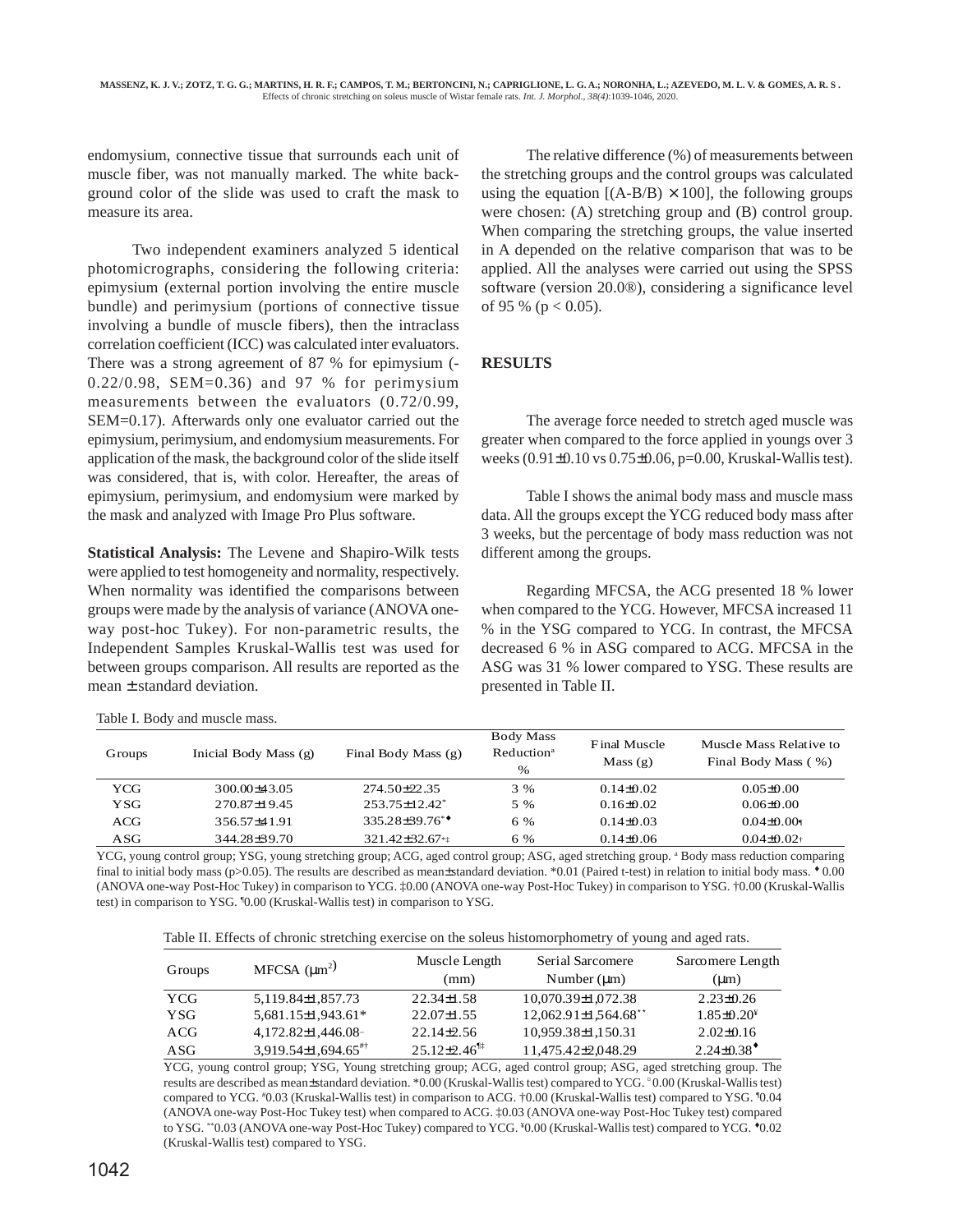For muscle length, serial sarcomere number and sarcomere length, ASG muscle length was 13 % longer in comparison to ACG and 14 % lengthier than YSG. A higher serial sarcomere number was detected in the YSG than YCG and the sarcomere length was 17 % shorter in YSG compared to YCG and 10 % longer in ASG than ACG (Table II).

For immunohistochemistry analisys, the areas of collagen type I, type III, TGF-b1, and TNF-a are expressed as percentage in relation to the muscle fiber area in each photomicrograph. The data are presented in Table III.

The amount of epimysium, perimysium, and endomysium is expressed as percentages in relation to the muscle fiber area in each photomicrography. See Table IV.

| Table III. Effects of chronic stretching exercise on the soleus immunohistochemistry of young and aged rats. |  |  |  |  |  |  |  |
|--------------------------------------------------------------------------------------------------------------|--|--|--|--|--|--|--|
|                                                                                                              |  |  |  |  |  |  |  |

| Groups | Collagen           | Collagen           | Ratio Col I:                   | $TGF-61$         | $TNF-\alpha$        |
|--------|--------------------|--------------------|--------------------------------|------------------|---------------------|
|        | Type I $(\%)$      | Type III $(\% )$   | Col III                        | $\%$ )           | (% )                |
| YCG    | $1.42 \pm 2.92$    | $13.61 \pm 10.24$  | $0.11 \pm 0.18$                | $2.97 + 3.91$    | $0.30 \pm 0.39$     |
| YSG    | $7.44 \pm 7.18$    | $14.37\pm9.54$     | $0.88 \pm 1.35 \times 10^{-4}$ | 10.68±12.73      | $1.72 \pm 2.021$    |
| ACG    | $0.56 \pm 0.68$    | $13.14 \pm 13.77$  | $0.14\pm0.26$                  | 3.89 + 7.37      | $26.29 \pm 22.98^*$ |
| ASG    | $0.07 \pm 0.09$ #† | $5.51 \pm 5.52$ ** | $0.02 \pm 0.03$                | $5.91 \pm 10.36$ | $43.42 \pm 40.19$   |

YCG, young control group; YSG, Young stretching group; ACG, aged control group; ASG, aged stretching group. \*0.00 (Kruskal-Wallis test) in relation to YCG. #0.04 (Kruskal-Wallis test) in relation to ACG. †0.00 (Kruskal-Wallis test) in relation to YSG.  $*0.00$ (Kruskal-Wallis test) in relation to YSG. #0.00 (Kruskal-Wallis test) in relation to the ACG. #0.00 (Kruskal-Wallis test) in relation to YCG. <sup>1</sup>0.00 (Kruskal-Wallis test) in relation to the ACG. <sup>+</sup>0.00 (Kruskal-Wallis tests) in relation to YCG. B 0.00 (Kruskal-Wallis test) in relation to YCG. ‡0,00 (Kruskal-Wallis tests) in relation to YSG.

Table IV. Effect of chronic stretching exercise on the connective tissue area of young and aged rats.

| Groups | Epimysium         | Perimysium                   | Endomysium                     |  |  |
|--------|-------------------|------------------------------|--------------------------------|--|--|
|        | $($ %)            | ( %)                         | $($ %)                         |  |  |
| YCG    | 83.19±116.14      | 181.09±147.04                | 66.64±46.40                    |  |  |
| YSG    | $30.52 \pm 18.37$ | 201.83±132.07#               | 34.68±30.23                    |  |  |
| ACG    | $14.04\pm 6.51*$  | $84.30\pm36.84$ <sup>†</sup> | $17.49 \pm 12.03$ <sup>*</sup> |  |  |
| ASG    | $16.81 \pm 13.74$ | 83.98±63.43                  | 30.17±26.89                    |  |  |

YCG, young control group; YSG, Young stretching group; ACG, aged control group; ASG, aged stretching group. \*0.00 (Kruskal-Wallis test), in relation to YCG. #0.01 (Kruskal-Wallis test) in relation to ACG. †0.00 (Kruskal-Wallis test) in relation to YCG. ‡0.00 (Kruskal-Wallis test) in relation to YCG.

## **DISCUSSION**

The main finding of this study was to detect MFCSA reduction in aged soleus muscle when compared to young ones, indicating sarcopenia. Even when the aged absolute final body mass was superior than younger muscles and nondifference was found in the muscle mass, the MFCSA of aged was 18 % lower than young control rats. The TNF-α should have contributed to this because of its higher percentage compared to young control rats. Chronic systemic inflammation known as inflammaging is characterized by high levels of TNF-α, which triggers a cascade of sarcomeric protein degradation, positively regulating NF-kB, which stimulates proteins such as p53, Foxo and p38, activating MAPK kinase pathway resulting in muscle atrophy (Bonaldo & Sandri, 2013).

In contrast, young soleus muscle stretched showed hypertrophy, sarcomerogenesis, and increase collagen type I, what may be evidencieded wich rise collagen I:III ratio and further to greater perimysium area found in young muscle. However, TNF-a also increased in young stretched muscle. Thus, these findings can indicate that TNF-a triggers multiple cell responses, depending on the cellular microenvironment activating different pathways, i.e., aged showed atrophy effect while young showed hypertrophic effect.

The increase of MFCSA in young rats accompanied by a rise in the TNF- $\alpha$  immunostain might have activated NF-kB within myoblasts, resulting in cyclin D1 upregulation enhancing muscle mass by Akt/Mtor (Saini *et al*., 2016). Studies with young male rats have shown that 15 minutes of static stretching exercise carried out twice a week for 2 weeks was effective in reversing soleus muscle atrophy caused by denervation. The authors attributed the finding to the activation of Akt/MtOR/p70s6k pathway suppressing muscle degeneration (Agata *et al*., 2009).

Aged stretching muscle showed hypotrophy and a decrease of both types of collagens. Although TNF- $\alpha$  has contributed to both serial and parallel hypertrophy in youngsters, it induced atrophy in the aged muscle. Nevertheless, the magnitude of atrophy after 3 weeks (6 %) was smaller when compared to Zotz *et al*. (2016) that reported 21 % MFCSA decrease after one week of stretching. These findings suggest that chronic stretching (3 weeks) was better than acute (1 week) for skeletal muscle trophysm of aged. We could hypothesize that hypotrophy induced through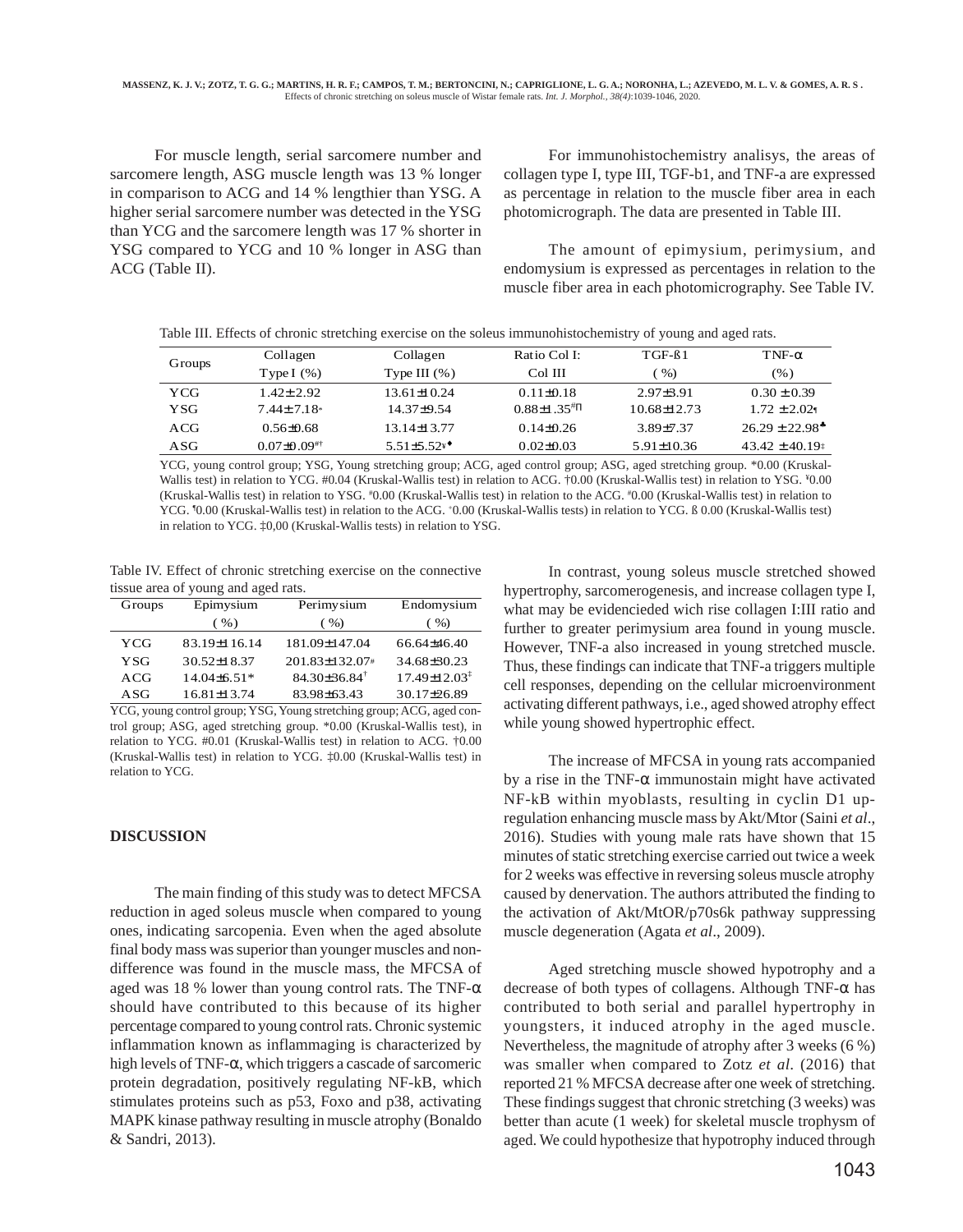stretching in aged muscle is time dependent because when applied over 3 weeks, the decrease was much less than acute effect after one week. We recommend for future studies to investigate the time course effect after 2 and 4 weeks of stretching to elucidate the mechanisms involved in the regulation of muscle trophysm.

Another study carried out manual stretching, 10 repetitions of 30s each, i.e., 600s volume per session on shortened soleus muscle of young male rats, 3 times per week for 3 weeks. The study showed 10 % increase in MFCSA (Coutinho *et al*., 2006). In this study, augment of MFCSA in young female rats after intermittent stretching protocol, carried out 4 repetitions of one minute, 3 times a week, for 3 weeks. Thus, the hypertrophy less pronounced in female rats than male rats could be explained by the shorter stretching time applied in female rats and or due to the hormone differences between the sexes.

Young female rats showed an increase in serial sarcomere number and a decrease in sarcomere length. Another study carried out intermittent manual stretching, 10 repetitions of 30 s each, i.e., 300 s volume per session, on shortened soleus muscle of young female rats, for 3 days. This resulted in a 32 % increase in sarcomere number without modification in sarcomere length (Coutinho *et al*., 2006). Moreover, a protocol of 10 repetitions of 60 s each, i.e., 600 s volume per session, on soleus muscle of young female rats, but ovariectomized and hysterectomized, for 12 days, resulted in a 25 % increase in sarcomere number without modification in sarcomere length (Ywazaki *et al*.).

In this study, the stretching protocol resulted in a 20 % increase in sarcomere number without modification in sarcomere length. It was verified that a smaller volume of daily stretching, performed for a longer period, promoted sarcomerogenesis in muscles that were not previously immobilized, demonstrating the benefits of chronic stretching exercise in youngsters. Although was found longer muscle length, no difference in serial sarcomeres and lengthier sarcomeres was found in aged stretched muscle. Stretching can increase skeletal muscle in both longitudinal and radial directions but it is not known how a cell gets larger or smaller, longer or shortened, mainly in aged (Freitas *et al*.). Another study compared 24-month-old and 6-month-old mice and found in older mice that tendons were 31 % longer than in young mice (Nielsen *et al*., 2018). In this sense, tendon length could have contributed to increased muscle length.

In the young stretching group, there was an increase in collagen type I, accompanied by higher deposition of connective tissue in the perimysium. Collagen biosynthesis is characterized by the presence of an extensive amount of

1044

post-translational factors of polypeptide chains, which contribute to the quality and stability of the collagen molecule in the ECM. The response depends on the external force for its modulation, such as the stretching exercise (Cação-Benedini *et al*., 2013). According to Kjaer *et al*. (2004) the demand for connective tissue is also controlled by passive force. Greater cross-sectional area of muscle fiber could imply greater passive force generation; thus, we hypothesized that the increase in the deposition of type I collagen and increase of the perimysium may have occurred due to the greater tensile strength.

This fact may have a relation between strength and activation of integrin receptors as demonstrated by Kjaer *et al*. the greater tensile force in the extremities of young fibroblasts and the greater myofibrillar response demonstrate the interference of external mechanical load and the ECM condition in the tissue deformation. Thus, it is suggested that in young rats, a higher level of  $TNF-\alpha$  may put forward positive regulation of muscle mass.

In the aged control group, a lower percentage of epimysium, endomysium, and perimysium was evidenced, suggesting topographic reorganization of connective tissue due to the aging process. During the aging, concomitant reduction of the synthesis of collagen is verified by the increase of the degradation of the ECM due to the inflamed microenvironment. Durotraxis is the response to mechanical stiffness, which may include induction of connective tissue deposition or action of metalloproteinases, depending on the cellular environment (Kragstrup *et al*., 2011). Hence, considering the process of inflammaging in aged mice, we could hypothesize that ECM degradation and stretching exercise was not effective due to inefficiency of mechanical force transmission.

According to Zotz *et al*. (2016) acute effect of stretching in the soleus muscle of aged rats, applied in a volume of 240 s (4 repetitions of 60 s), 3 times a week for 1 week, showed an antifibrotic effect demonstrated by an increase in type III collagen and a decrease in type I collagen and TGFβ-1. However, our findings showed that chronic stretching, applied for 3 weeks, decreased both collagen types and no changes in TGFβ-1 in the aged stretching group. This data could be explained because activation of TGF-β occurs 48 h after eccentric exercise and soleus muscle was collected 24 h after the last stretching session (Smith *et al*., 2007).

The present study has limitations: (1) functional evaluations were not performed, such as muscle strength and gait; (2) connective tissue arrangement was not analyzed; (3) molecular analysis was not performed and could help to clarify signaling pathways.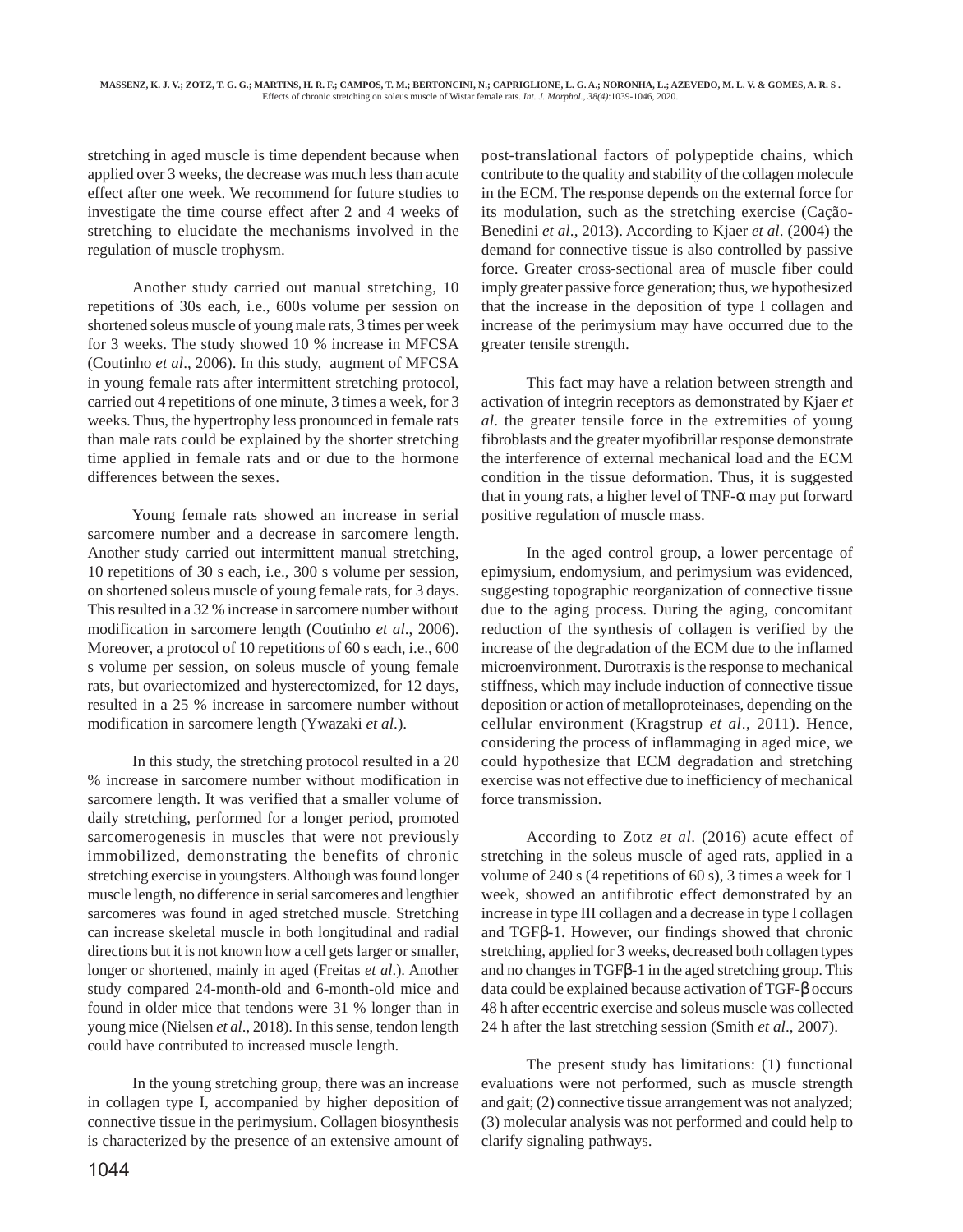## **CONCLUSION**

 After 3-week stretching protocol soleus muscle from aged rats were smaller than their younger counter-parts. Interestingly, while stretching appeared to positively affect young soleus muscle, the opposite was detected in the muscle of the aged rats.

### **ACKNOWLEDGEMENTS**

The authors are grateful to the Federal University of Paraná; Pontificia Universidade Católica do Paraná (PUC/ PR, Curitiba-PR); National Council for Scientific and TechnologicalDevelopment (CNPq) and Fundação Araucária. This studywas financed in part by the Coordenacão de Aperfeicoamento de Pessoal de NívelSuperior - Brasil (CAPES) - Finance Code 001. We are thankful to Rafael Zotz for the technical assistance.

**MASSENZ, K. J. V.; ZOTZ, T. G. G.; MARTINS, H. R. F.; CAMPOS, T. M.; BERTONCINI, N.; CAPRIGLIONE, L. G. A.; NORONHA, L.; AZEVEDO, M. L. V. & GOMES, A. R. S.** Efectos del estiramiento crónico en el músculo sóleo de ratas hembras Wistar. *Int. J. Morphol., 38(4)*:1039-1046, 2020

**RESUMEN:** El propósito de este estudio fue evaluar los efectos crónicos del ejercicio de estiramiento sobre la histomorfología e histomorfometría del músculo sóleo de ratas jóvenes y envejecidas. Se dividieron 38 ratas hembras en un grupo control joven (YCG,  $n = 10$ ; 274  $\pm$  50 g); grupo de estiramiento joven (YSG,  $n = 8$ ; 274  $\pm$  12 g); grupo control de edad (ACG,  $n =$ 10;  $335 \pm 39$  g); y grupo estiramiento envejecido (ASG, n = 10; 321 ± 32 g). Se usó un aparato mecánico para estirar el músculo en 4 repeticiones, 60 s cada una, intervalo de 30 s entre repeticiones en cada sesión, 3 veces por semana, durante 3 semanas. Veinticuatro horas después de la última sesión de estiramiento, se extrajo el músculo sóleo para análisis de micromorfología e inmunotinción. Los análisis de datos se realizaron con pruebas ANOVA de una vía, Tukey post-hoc o Kruskal-Wallis para pruebas paramétricas y no paramétricas, respectivamente (p≤0,05). El área de la sección transversal de fibra muscular (MFCSA) de GCE fue menor (18 %) en comparación con el GCJ. El estiramiento aumentó ASTFM comparando GEJ con GCJ (5.681,15 ± 1.943,61 µm2 vs 5.119,84 ± 1.857,73  $\mu$ m<sup>2</sup>, p = 0,00), pero disminuyó comparando GEE con GCE  $(3.919,54 \pm 1.694,65 \mu m^2 \text{ vs } 4.172,82 \pm 1.446,08 \mu m^2, p =$ 0,00). Se encontraron más sarcómeros en serie en el GEJ que en el GCJ (12.062,91  $\pm$  1.564,68 vs 10.070,39  $\pm$  1,072.38, p = 0,03). El colágeno I y el colágeno III fueron más numerosos en GEJ que en GEE (7,44  $\pm$  7.18 % vs 0,07  $\pm$  0,09 %, p = 0,04) y (14,37 %  $\pm$  9,54 % vs 5,51 %  $\pm$  5,52 %, p = 0,00), respectivamente. TNF- $\alpha$  fue mayor en GEE que GEJ (43,42 %  $\pm$  40,19 % vs 1,72  $\pm$  2,02 %, p = 0,00). El epimisio fue mayor en el GEJ en comparación con el GCJ (201,83  $\pm$  132,07 % vs 181,09  $\pm$  147,04 %, p = 0,00). Después de 3 semanas de estiramiento, los músculos sóleo de las ratas envejecidas eran más pequeños que sus contrapartes más jóvenes. Curiosamente, si bien el estiramiento pareció afectar positivamente el músculo sóleo joven, se detectó lo contrario en el músculo de las ratas envejecidas.

**PALABRAS CLAVE: Envejecimiento; Ejercicio de estiramiento muscular; Mecanotransducción celular; Plasticidad muscular.**

#### **REFERENCES**

- Agata, N.; Sasai, N.; Inoue-Miyazu, M.; Kawakami, K.; Hayakawa, K.; Kobayashi, K. & Sokabe, M. Repetitive stretch suppresses denervation-induced atrophy of soleus muscle in rats. *Muscle Nerve, 39(4)*:456-62, 2009.
- Andreollo, N. A.; dos Santos, E. F.; Araújo, M. R. & Lopes, L. R. Rat's age versus human's age: what is the relationship? *ABCD Arq. Bras. Cir. Dig., 25(1)*:49-51, 2012.
- Bonaldo, P. & Sandri, M. Cellular and molecular mechanisms of muscle atrophy. *Dis. Model. Mech., 6(1)*:25-39, 2013.
- Brzeszczynska, J.; Meyer, A.; McGregor, R.; Schilb, A.; Degen, S.; Tadini, V.; Johns, N.; Langen, R.; Schols, A.; Glass, D. J.; *et al*. Alterations in the in vitro and in vivo regulation of muscle regeneration in healthy ageing and the influence of sarcopenia. *J. Cachexia Sarcopenia Muscle, 9(1)*:93-105, 2018.
- Cação-Benedini, L. O.; Ribeiro, P. G.; Gomes, A. R.; Ywazaki, J. L.; Monte-Raso, V. V.; Prado, C. M. & Mattiello-Sverzut, A. C. Remobilization through stretching improves gait recovery in the rat. *Acta Histochem., 115(5)*:460-9, 2013.
- Cação-Benedini, L. O.; Ribeiro, P. G.; Prado, C. M.; Chesca, D. L. & Mattiello-Sverzut, A. C. Immobilization and therapeutic passive stretching generate thickening and increase the expression of laminin and dystrophin in skeletal muscle. *Braz. J. Med. Biol. Res., 47(6)*:483-91, 2014.
- Coutinho, E. L.; DeLuca, C.; Salvini, T. F. & Vidal, B. C. Bouts of passive stretching after immobilization of the rat soleus muscle increase collagen macromolecular organization and muscle fiber area. *Connect. Tissue Res., 47(5)*:278-86, 2006.
- Coutinho, E. L.; Gomes, A. R.; França, C. N.; Oishi, J. & Salvini, T. F. Effect of passive stretching on the immobilized soleus muscle fiber morphology. *Braz. J. Med. Biol. Res., 37(12)*:1853-61, 2004.
- Farup, J.; Madaro, L.; Puri, P. L. & Mikkelsen, U. R. Interactions between muscle stem cells, mesenchymal-derived cells and immune cells in muscle homeostasis, regeneration and disease. *Cell Death Dis., 6*:e1830, 2015.
- Freitas, S. R. & Mil-Homens, P. Effect of 8-week high-intensity stretching training on biceps femoris architecture. *J. Strength Cond. Res., 29(6)*:1737-40, 2015.
- Freitas, S. R.; Vaz, J. R.; Bruno, P. M.; Andrade, R. & Mil-Homens, P. Stretching effects: High-intensity & Moderate-duration vs. Lowintensity & Long-duration. *Int. J. Sports Med., 37(3)*:239-44, 2016.
- Kjaer, M. Role of extracellular matrix in adaptation of tendon and skeletal muscle to mechanical loading. *Physiol. Rev., 84(2)*:649- 98, 2004.
- Kragstrup, T. W.; Kjaer, M. & Mackey, A. L. Structural, biochemical, cellular, and functional changes in skeletal muscle extracellular matrix with aging. *Scand. J. Med. Sci. Sports, 21(6)*:749-57, 2011.
- Kusko, R. L.; Banerjee, C.; Long, K. K.; Darcy, A.; Otis, J.; Sebastiani, P.; Melov, S.; Tarnopolsky, M.; Bhasin, S. & Montano, M. Premature